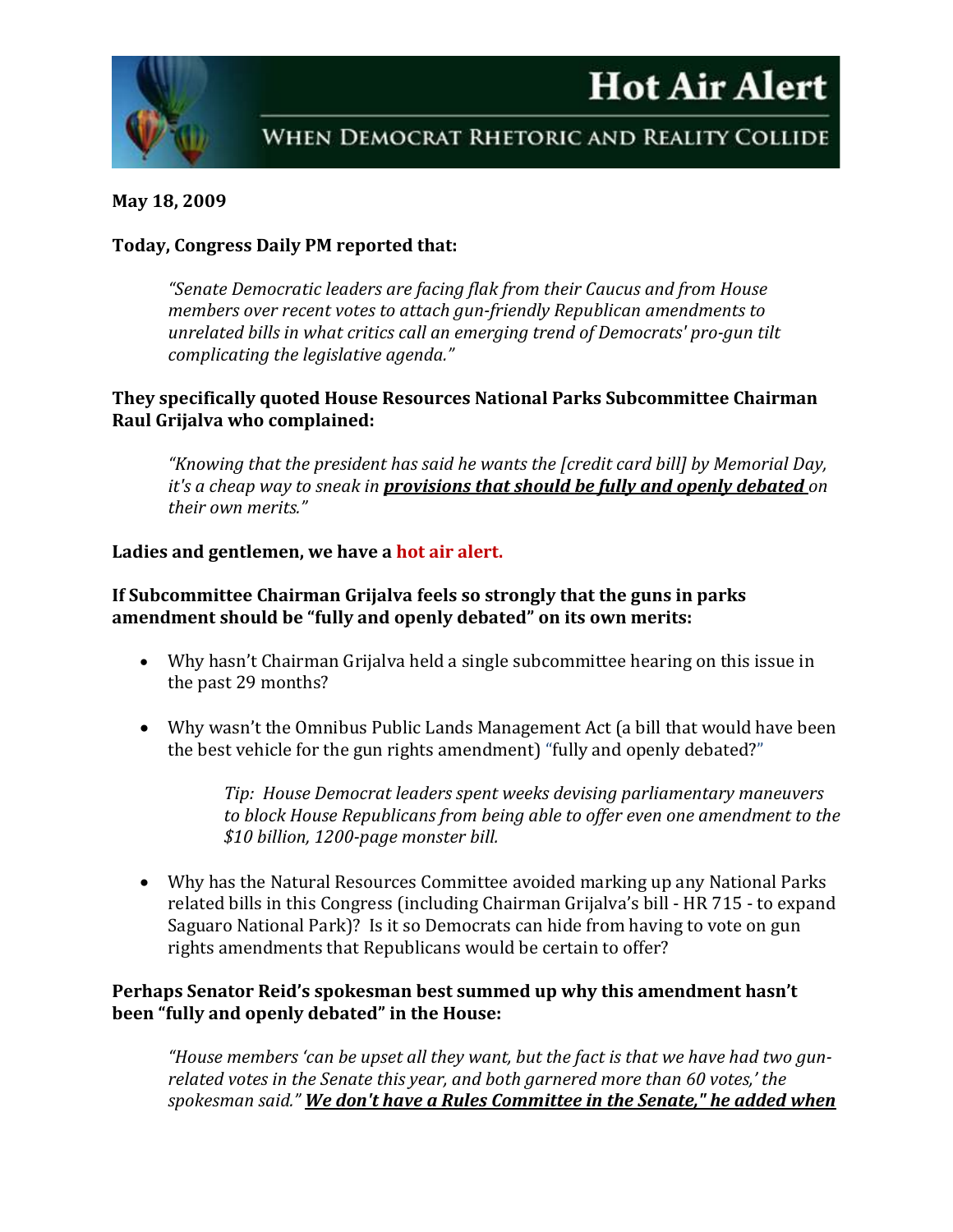# CongressDaily**PM**

Monday, May 18, 2009

# **POLITICS Black Caucus, Others Take Shots At Reid Over Gun Riders** *by Dan Friedman, with Billy House contributing*

Senate Democratic leaders are facing flak from their Caucus and from House members over recent votes to attach gun-friendly Republican amendments to unrelated bills in what critics call an emerging trend of Democrats' pro-gun tilt complicating the legislative agenda. Congressional Black Caucus members plan to raise concerns about the Senate votes in a long-planned Wednesday meeting with Senate Majority Leader Reid -- one expression of what aides said is growing angst among House Democrats.

With 27 Democrats on board, the Senate last Tuesday overwhelmingly passed an amendment by Sen. Tom Coburn, R-Okla., to a bill regulating credit card fees that allows visitors to national parks to carry concealed, loaded guns if state law does not forbid it. President Obama wants the larger bill passed by Memorial Day; it is unclear if Democrats will strip the gun amendment in conference. The national park vote followed one in February where 22 Democrats joined Republicans to pass an amendment by Sen. John Ensign, R-Nev., to a District of Columbia voting rights bill to block the District from restricting gun ownership. That vote has contributed to the bill stalling in the House, where leaders have been unable to bring it to the floor without a similar amendment being added.

Such headaches stem from the Democrats' successful electoral strategy of largely abandoning gun control as a national issue and growing their majority with Western and Southern candidates opposed to gun-control measures. With Democratic leaders, including Obama, avoiding fights over guns and majorities in both chambers ready to vote for most pro-gun measures, future amendments rolling back gun control measures appear likely. Such efforts would repeatedly force Democratic leaders to pick between trying to strip them out without votes or allowing them to become law.

That dilemma is exposing fissures between progressives and leaders like Reid, who see the votes as inevitable products of the expanded Democratic tent. Many House members and groups such as the Brady Center, which pushes for restrictive gun laws, want Reid to do more to avoid votes on gun amendments to unrelated bills. Reid this year has avoided procedural tactics to block GOP amendments in a step intended to increase bipartisan cooperation.

"There is no reason to be tacking on irrelevant provisions to 'must-pass' bills," argued House Resources National Parks Subcommittee Chairman Raul Grijalva, D-Ariz. But a Reid spokesman suggested such votes are a result of numbers. House members "can be upset all they want, but the fact is that we have had two gun-related votes in the Senate this year,